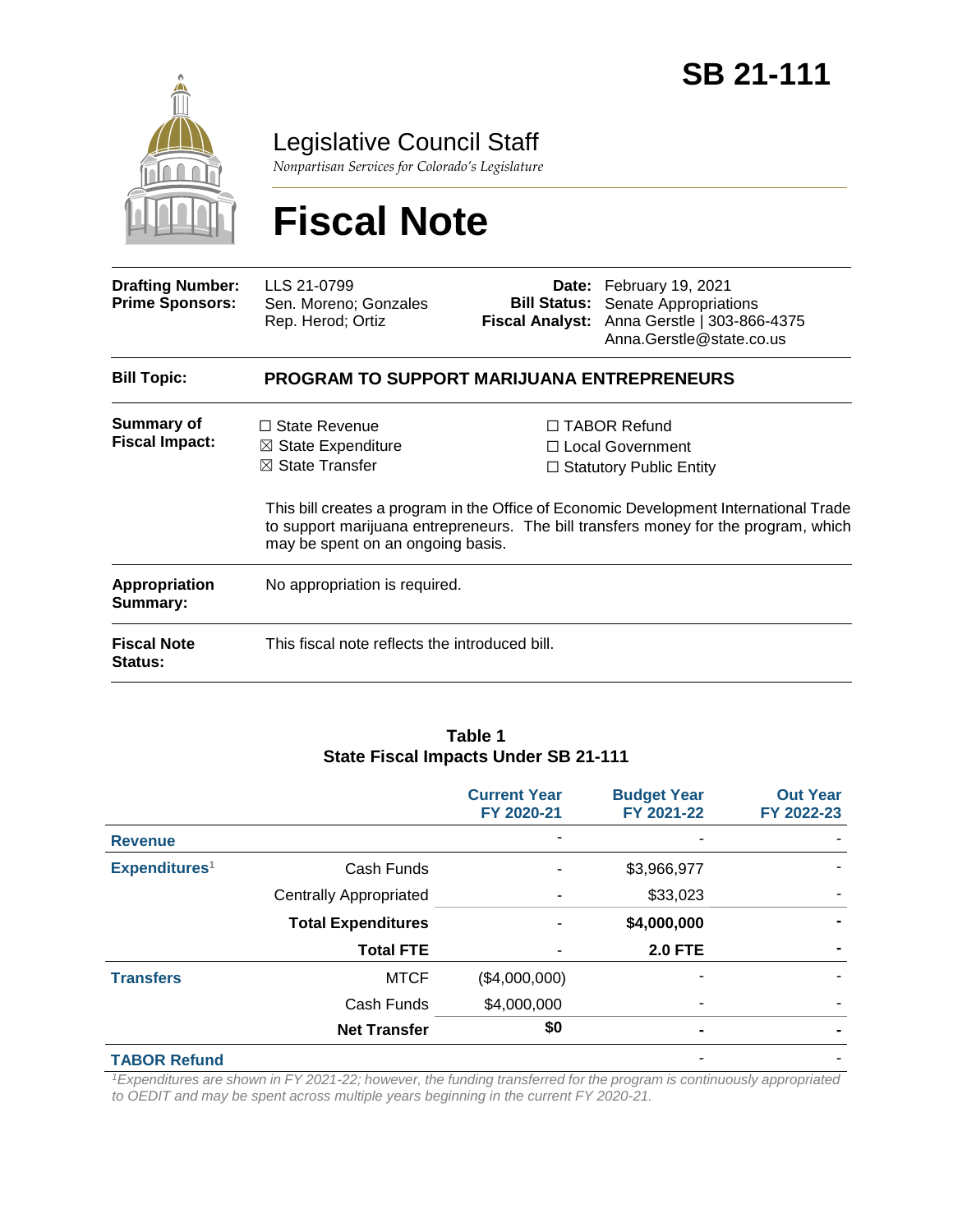Page 2

# **Summary of Legislation**

This bill creates the Marijuana Entrepreneur Assistance Program in the Office of Economic Development and International Trade (OEDIT) to support entrepreneurs in the marijuana industry by providing:

- loans to social equity licensees for seed capital and ongoing business expenses;
- grants to social equity licensees or other organizations to support innovation and job creation for social equity licensees;
- technical assistance for marijuana business owners, prioritizing social equity licensees that have received a grant or loan.

OEDIT must establish an application process and program parameters, consult with relevant stakeholders and the Economic Development Commission, and may administer the program directly or contract with one or more entities to make grants and loans. OEDIT must report how the money is being spent to the Governor and the business committees of the General Assembly by July 1, 2022, and July 1, 2023.

The bill transfers \$4.0 million from the Marijuana Tax Cash Fund (MTCF) to the newly created Marijuana Entrepreneur Fund for the program. Money for the program is continuously appropriated. Beginning in FY 2022-23, the General Assembly may appropriate money from the MTCF to the fund.

## **Background**

House Bill 20-1424 defined marijuana social equity licensees as individuals who may hold any regulated marijuana business license or permit, may be eligible for incentives, and must:

- be a Colorado resident;
- not have been the owner of a revoked marijuana license;
- hold at least 51 percent of the beneficial ownership of a regulated marijuana business, either individually or collectively with other social equity licensees; and
- have demonstrated at least one of the following:
	- o resided for at least 15 years between 1980 and 2010 in an area designated as an opportunity zone, or as a disproportionate impacted area;
	- o the applicant or the applicant's immediate family was arrested for or convicted of a marijuana offense or was subject to civil asset forfeiture related to a marijuana investigation; or
	- o the applicant's household income in the previous year did not exceed an amount determined by the Marijuana Enforcement Division in the Department of Revenue.

## **State Transfers**

On the bill's effective date, the bill transfers \$4.0 million from the MTCF to the Marijuana Entrepreneur Fund. The fiscal note assumes the transfer will occur in the current FY 2020-21.